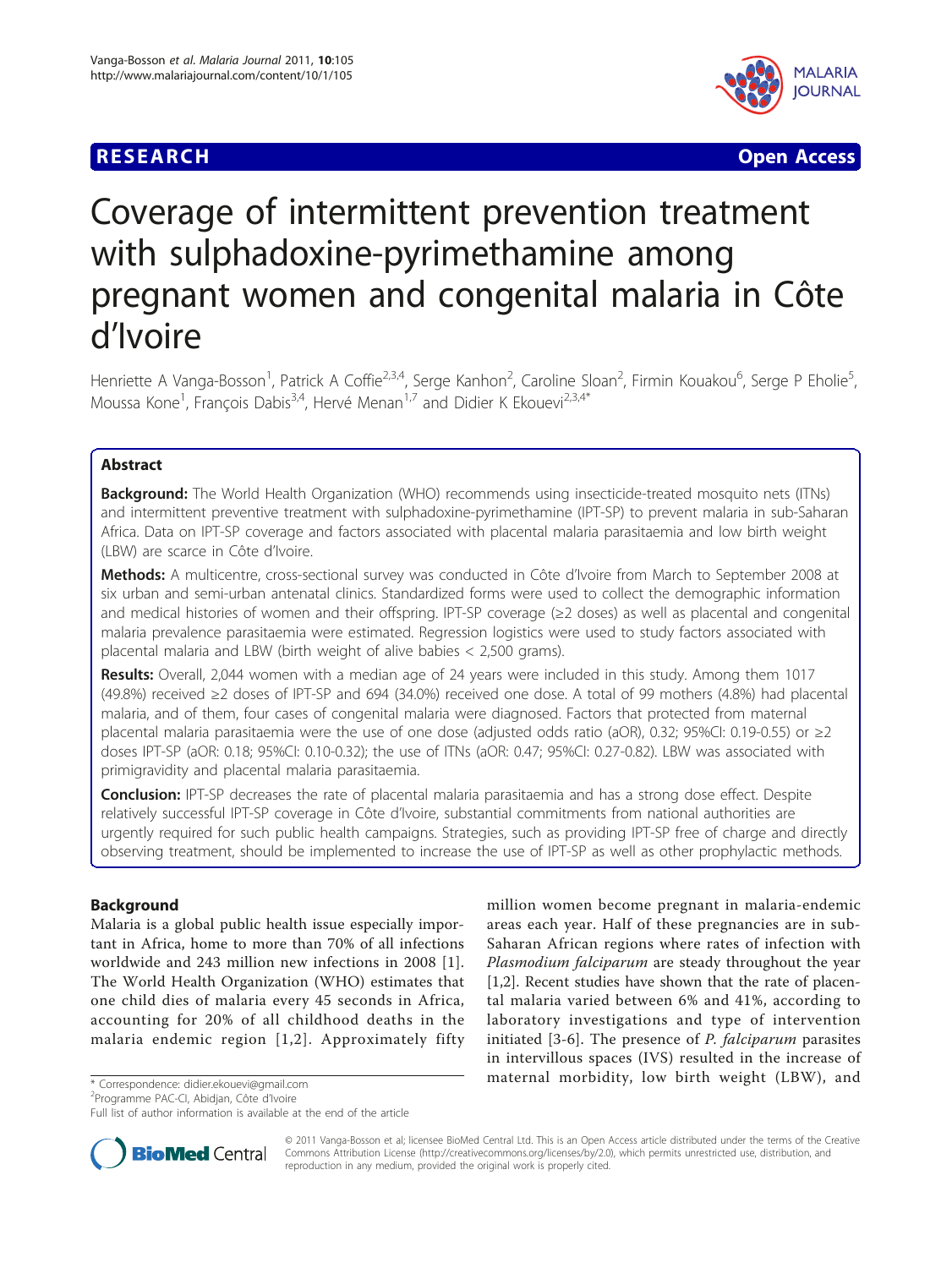preterm delivery rates [[7-9\]](#page-8-0). Moreover, malaria often leads to severe anaemia in pregnant African women [[10\]](#page-8-0).

Strategies for controlling malaria during pregnancy in sub-Saharan Africa often include treatment of the disease and resulting anaemia as well as chemoprophylaxis [[1,11](#page-8-0)]. Weekly chloroquine was previously used to prevent malaria [[1\]](#page-8-0), but it is no longer administered in this region because of the recent emergence of resistance. Since 2004, the WHO recommends a more effective strategy for preventing malaria during pregnancy, which includes insecticide-treated mosquito nets (ITNs) and intermittent preventive treatment (IPT) [[2,12](#page-8-0)]. IPT for pregnant women consists of two doses of sulphadoxinepyrimethamine (SP) (1500/75 mg), administered at scheduled clinic visits at least one month apart, starting in the second trimester [[2](#page-8-0)]. HIV-infected pregnant women must take three doses of IPT with SP (IPT-SP) if they do not already take cotrimoxazole prophylaxis to prevent opportunistic infections [[2\]](#page-8-0). However, the proportion of pregnant women who receive ≥two doses of IPT-SP in sub-Saharan Africa remains relatively low, at rates varying between 3% and 66% [[1\]](#page-8-0).

Côte d'Ivoire has the highest prevalence of HIV in West Africa, at 4.7% [[13](#page-9-0)]. It is also located in a region where malaria is endemic, with steady rates of *P. falci*parum infection throughout the year. Although Côte d'Ivoire has implemented the WHO recommendations for preventing malaria since 2005, this implementation has never been evaluated and information on the operational effectiveness of IPT-SP is limited. The objective of this study was to evaluate the coverage of IPT-SP, the prevalence of congenital malaria parasitaemia, and to determine the factors associated with placental malaria and LBW in six health facilities in Côte d'Ivoire.

# Methods

# Study sites

A multicenter, cross-sectional survey was conducted in Côte d'Ivoire between March and September 2008 at six randomly selected antenatal facilities providing prevention of mother-to-child transmission of HIV (PMTCT) services. Details of the selection of the facilities have been presented elsewhere [[14\]](#page-9-0).

Briefly, the Ministry of Health provided the list of health facilities in southern and central Côte d'Ivoire providing PMTCT services. Overall, 104 facilities were eligible in November 2006. These PMTCT sites were located in three types of settings: 41 were in Abidjan, 25 were in other urban areas, and 38 were in semi-urban areas. Two health facilities from each setting were randomly selected. San Pedro and Bouaké and the two sites in Abidjan are located in urban areas and Grand-Lahou and Sassandra are located in semi-urban areas.

Overall, two sites were located in Abidjan (in the districts of Yopougon and Koumassi), three in the southern coastal region (Grand-Lahou, Sassandra, San Pedro), and one in the centre region (Bouaké, the country's second largest city). All of the health facilities included in this study provided PMTCT services.

The climate of Côte d'Ivoire's coastal and central regions is tropical with four seasons: two dry and two rainy seasons. The dry seasons last from December to April and from August to September. The rainy seasons last from May to July and from October to November. Average temperatures in Abidjan range from 21°C to 33°C and malaria infections occur throughout the entire year. Malaria transmission is endemic to the entire region in Côte d'Ivoire.

# Sample size calculations

The sample size calculation was based on the estimate of a proportion of placental malaria. In the absence of data on the prevalence of malaria in Côte d'Ivoire, data from Ghana which borders Côte d'Ivoire were used. The prevalence of placental malaria after IPT-SP implemen-tation was 15% [[15\]](#page-9-0). With a margin of error of  $\pm 2\%$ using an alpha type-1 error of 5%, at least 1224 pregnant women should be included during the study period, with a minimum of 200 women from each of the six selected sites.

# Study population

Pregnant women who (i) gave birth at any of the six study clinics during the study period, (ii) gave their verbal informed consent, and (iii) donated placentas for blood collection were enrolled.

#### Data collection

In the delivery ward, standardized forms were used to collect demographic information (age, location, etc.), medical histories (parity, gravidity, number of antenatal clinic visits, use of anti-malaria prophylaxis and treatment), and the use of ITNs. This information was obtained from the patients' medical charts. Data were collected on the mother's pregnancy and the child's anthropometric characteristics at birth from the maternity register.

# Laboratory investigations

# **Training**

Six pharmacy students working on their dissertations at the "Unité de Formation et de Recherche des Sciences Pharmaceutiques d'Abidjan" underwent a two-week training course conducted by one senior biologist (HVB) at the delivery ward at the University of Cocody Teaching Hospital. They performed all laboratory tests during this study period.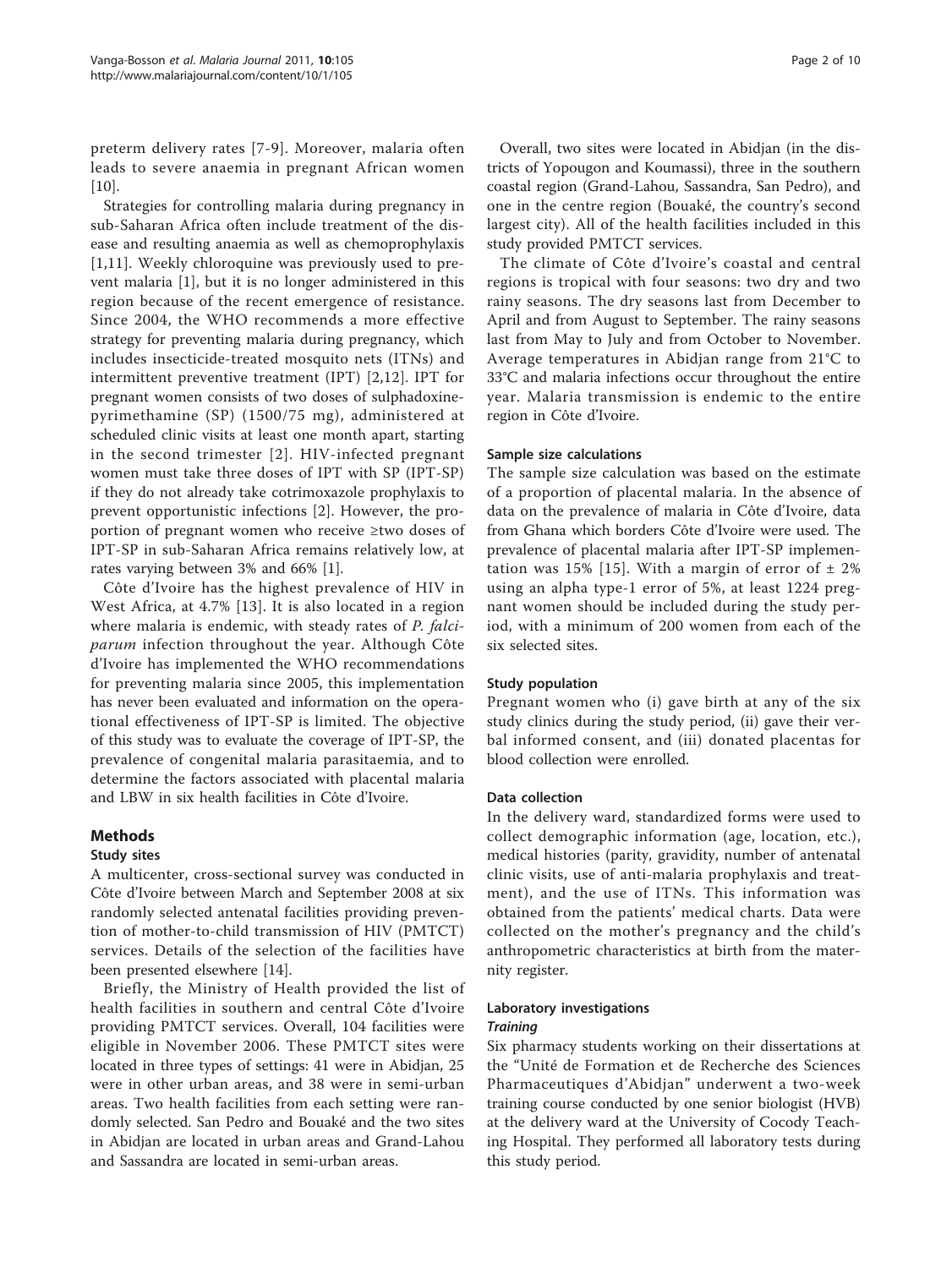#### Peripheral blood samples

Blood samples were collected from the umbilical cord immediately after delivery. Specimens from all consenting women who gave birth to live infants during the study period were obtained. Pharmacy students extracted 5 mL of blood from the discarded placenta/ umbilical cord after delivery and placed the sample in a serum-separating tube that was assigned a unique identifier. These blood samples were used to detect malaria parasitaemia in peripheral blood and to test for HIV.

# Placental blood samples

After the umbilical cord blood samples were collected, the placenta was placed with the maternal side facing upward. After cleaning with sterile saline solution, a healthy paracentric area was incised. Pharmacy students collected 2 mL of placental blood in sterile EDTA tubes using this incision method, which involves making a shallow incision in the maternal side with sterile scissors and collecting the blood that pools from the IVS.

#### Neonatal blood samples

Blood samples were collected two hours after birth from neonates of which their mothers' placentas were infected with *P. falciparum*. Two drops of blood by puncturing the neonate's heel with a sterile lancet were collected.

#### Malaria diagnosis

Rapid Diagnostic Test (RDT) (ACON® Malaria Plasmodium falciparum, ACON Laboratories, Inc.) was used to test peripheral and placental blood for malaria parasitaemia. ACON® is a rapid and immunodiagnostic test that detects the presence of histidine-rich-protein 2 antigen (HRP-2) of P. falciparum in whole blood. Positive results for RDT were confirmed by examining both thick and thin stained blood smears with light microscopy.

For peripheral blood, thick blood smears were stained with 10% Giemsa for ten minutes. For placental blood, 24 hours after collection, pharmacy students prepared thick placental blood smears and filter paper specimens. Thick blood smears were air-dried and then stained with 2% Giemsa for 30 minutes. Experienced microscopists observed the thick blood smears at 100× magnification (using immersion oil). The density of P. falciparum was determined in the peripheral blood by counting the number of asexual parasites in 200 white blood cells (WBCs). When estimating parasite density per μl, a standard WBC concentration of 8,000 WBCs/ μl was assumed. Samples were considered to be negative when no parasites were found after counting 500 WBC.

Each slide was read by two microscopists blinded to the other's readings. A third microscopist settled discrepancies between readings. Filter paper specimens were collected on Whatman 5M filter paper and stored in individual sterile plastic envelopes containing desiccant. Parasite density for placental smears was expressed as the percentage of parasitized red blood cells (RBC) divided by the total number of RBC, after counting at least 1,000 RBC.

#### HIV diagnosis

Umbilical cord blood samples were tested for HIV antibodies with the Determine HIV-1/2 Rapid Test (the Determine assay; Abbott Laboratories, Abbott Park, Ill.). Sera reactive by the Determine assay were tested with the Genie II HIV-1/HIV-2® test (Bio-Rad, Marnes-La-Coquette, France), which differentiates between HIV-1 and HIV-2 infections. If the two tests are positive, then women are considered as infected by HIV. If the first test is negative, then women are considered HIVnegative.

#### Definitions

IPT-SP coverage was defined as the uptake of ≥2 doses. Maternal malaria parasitaemia was defined as a reactive rapid test confirmed by the presence of asexual parasites (P. falciparum) in a thick of peripheral cord blood (peripheral malaria) or in a placental smear (placental malaria). Congenital malaria parasitaemia was defined as the presence of asexual parasites in peripheral blood within the first day of life. Low birth weight (LBW) was defined as birth weight among alive neonates < 2,500 grams and very LBW was defined as < 2,000 grams.

# Statistical analysis

Student's t-test was used to compute medians and interquartile ranges (IQRs) for continuous variables, and the chi-square test to derive percentages for categorical variables. Univariable and multivariable logistical regressions were performed to determine the factors associated with placental malaria parasitaemia and LBW. For LBW, only alive singleton infants were included in the analyses. In the multivariable analysis, the factors associated with the dependant variable (LBW or placental malaria parasitaemia) based on univariable analysis and the known factors associated with the dependant variable in the literature were included. Statistical analyses were performed using Stata® version 10.0 (StataCorp. 2007. Stata Statistical Software: Release 10. College Station, TX: StataCorp LP).

#### Ethics statement

This study was approved by the National Ethics Committee of Côte d'Ivoire's Ministry of Health.

# Results

### Study population

Overall, 2,044 women who gave birth at the six selected delivery wards were included. Their median age was 24 years (interquartile range [IQR], 20-30), and 50.1% of patients were younger than 25 years.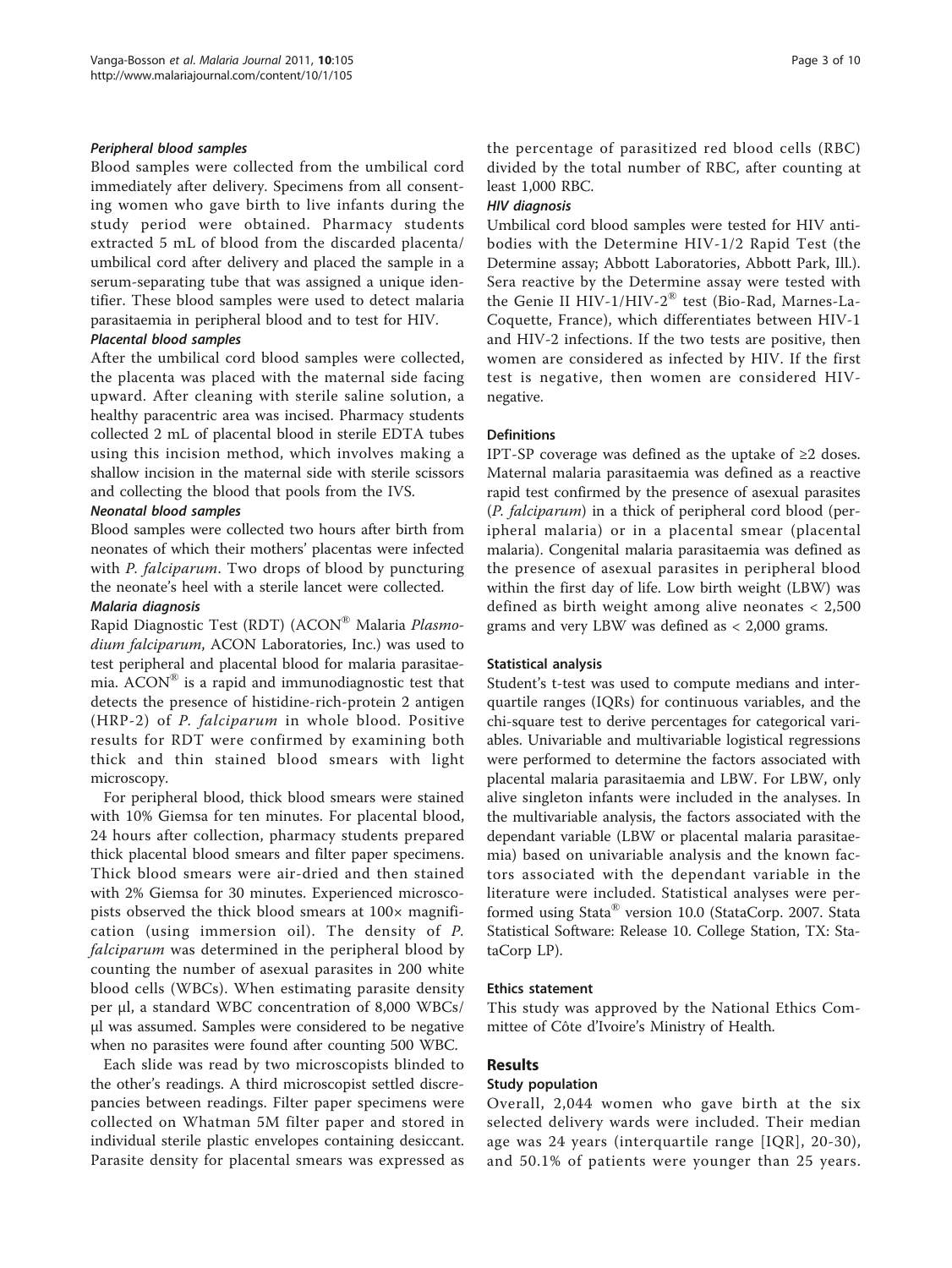<span id="page-3-0"></span>Almost all women (97.8%) attended ≥1 antenatal care visits during their pregnancy, and 5.4% (110/2019) were HIV-infected. The median gravidity was 2 [IQR, 1-4], 533 (26.1%) women were primigravidae, 492 (24.1%) were secundigravidae, and 1,019 (49.8%) were multigravidae. The median birth weight was 3,000 grams [IQR, 2,700-3,300]. Table 1 describes the characteristics of the study population according to the number of the IPT-SP dose.

# IPT-SP coverage

Of the 2,044 pregnant women, 1,711 women (83.7%) received ≥1 dose of IPT-SP as prophylaxis against malaria. The IPT-SP coverage (≥2 doses) was 49.8% (1017/2044) and varied according to the location of the study, the number of ANC visits and the other prophylaxis used (Table 1). According to the study location, the ITP-SP ranged between 24.5% and 67.3% and was lower in the two districts of Abidjan (the capital city)

Table 1 Description of socio-demographic characteristics of pregnant women in delivery ward according to the number IPT-SP doses in Côte d'Ivoire (N = 2 044)

|                            |                  | IPT-SP dose      |                  |                  |                  |         |  |  |  |
|----------------------------|------------------|------------------|------------------|------------------|------------------|---------|--|--|--|
|                            | <b>Total</b>     | 0                | $\mathbf{1}$     | $\overline{2}$   | $\geq$ 3         |         |  |  |  |
|                            | $(N = 2 044)$    | $(n = 333)$      | $(n = 694)$      | $(n = 821)$      | $(n = 196)$      |         |  |  |  |
| Age (years)                |                  |                  |                  |                  |                  |         |  |  |  |
| Median (IQR)               | 24 (20-30)       | 25 (20-29)       | 24 (20-30)       | 25 (20-30)       | 24 (20-30)       | 0.819   |  |  |  |
| < 20                       | 427 (20.9)       | 69 (20.7)        | 155 (22.3)       | 163 (19.8)       | 40 (20.4)        | 0.365   |  |  |  |
| $20 - 24$                  | 598 (29.2)       | 92 (27.5)        | 201 (29.0)       | 245 (29.8)       | 60 (30.6)        |         |  |  |  |
| $25 - 29$                  | 492 (24.1)       | 96 (28.8)        | 146 (21.0)       | 204 (24.9)       | 46 (23.5)        |         |  |  |  |
| $\geq 30$                  | 527 (25.8)       | 76 (22.8)        | 192 (27.7)       | 209 (25.5)       | 50 (25.5)        |         |  |  |  |
| Gravidity                  |                  |                  |                  |                  |                  |         |  |  |  |
| Median (IQR)               | $2(1-4)$         | $3(2-4)$         | $3(1-4)$         | $2(1-4)$         | $2(1-4)$         | 0.120   |  |  |  |
| $\mathbf{1}$               | 533 (26.1)       | 79 (23.8)        | 175 (25.2)       | 223 (27.2)       | 56 (28.6)        | 0.135   |  |  |  |
| $\overline{2}$             | 492 (24.1)       | 78 (23.4)        | 167 (24.1)       | 190 (23.1)       | 57 (29.1)        |         |  |  |  |
| $\geq$ 3                   | 1 019 (49.8)     | 176 (52.8)       | 352 (50.7)       | 408 (49.7)       | 83 (42.3)        |         |  |  |  |
| <b>Number of ANC visit</b> |                  |                  |                  |                  |                  | < 0.001 |  |  |  |
| Median (IQR)               | $3(2-4)$         | $2(1-3)$         | $2(1-3)$         | $3(2-4)$         | $4(3-5)$         | < 0.001 |  |  |  |
| 0                          | 46 (2.2)         | 41 (12.3)        | 1(0.1)           | 4(0.5)           | 0(0.0)           |         |  |  |  |
| $1 - 3$                    | 1 332 (65.2)     | 236 (70.9)       | 570 (83.1)       | 457 (55.7)       | 69 (35.2)        |         |  |  |  |
| $\geq 4$                   | 666 (32.6)       | 56 (16.8)        | 123 (17.7)       | 360 (43.8)       | 127 (64.8)       |         |  |  |  |
| Birth weight (grams)*      |                  |                  |                  |                  |                  |         |  |  |  |
| Median (IQR)               | 3000 (2700-3300) | 3000 (2600-3250) | 3000 (2650-3250) | 3000 (2700-3300) | 3000 (2700-3350) | 0.942   |  |  |  |
| < 2500                     | 207 (10.6)       | 35 (11.3)        | 79 (12.1)        | 80 (10.1)        | 13(6.8)          | 0.190   |  |  |  |
| < 2000                     | 35 (1.8)         | 5(1.6)           | 13(2.0)          | 15(1.9)          | 2(1.0)           | 0.840   |  |  |  |
| <b>Mothers'HIV status</b>  |                  |                  |                  |                  |                  |         |  |  |  |
| HIV positive               | 110 (5.4)        | 14(4.2)          | 42 (6.1)         | 43 (5.2)         | 11(5.6)          | 0.090   |  |  |  |
| HIV negative               | 1 914 (93.6)     | 311 (93.4)       | 647 (93.2)       | 771 (93.9)       | 185 (94.4)       |         |  |  |  |
| Not collected              | 20 (1.0)         | 8(2.4)           | 5(0.7)           | 7(0.8)           | 0(0.0)           |         |  |  |  |
| Malaria prophylaxis        |                  |                  |                  |                  |                  |         |  |  |  |
| Chloroquine                | 11(0.5)          | 11(3.3)          | 0(0.0)           | 0(0.0)           | 0(0.0)           | < 0.001 |  |  |  |
| <b>ITNs</b>                | 980 (47.9)       | 98 (29.4)        | 301 (43.4)       | 532 (64.8)       | 49 (25.0)        | < 0.001 |  |  |  |
| Others (insecticide)       | 272 (13.3)       | 67(20.1)         | 93 (13.4)        | 73 (8.9)         | 39 (19.9)        | < 0.001 |  |  |  |
| Location                   |                  |                  |                  |                  |                  | < 0.001 |  |  |  |
| Koumassi                   | 285 (13.9)       | 111(33.3)        | 104 (15.0)       | 60(7.3)          | 10(5.1)          |         |  |  |  |
| Yopougon                   | 400 (19.6)       | 82 (24.6)        | 189 (27.2)       | 113 (13.8)       | 16(8.1)          |         |  |  |  |
| Grand-Lahou                | 428 (20.9)       | 35 (10.5)        | 129 (18.6)       | 138 (26.8)       | 126 (64.3)       |         |  |  |  |
| Sassandra                  | 207 (10.1)       | 27(8.1)          | 67(9.7)          | 70 (8.5)         | 43 (21.9)        |         |  |  |  |
| San-Pedro                  | 354 (17.3)       | 27(8.1)          | 89 (12.8)        | 237 (28.9)       | 1(0.5)           |         |  |  |  |
| Bouaké                     | 370 (18.1)       | 51 (15.3)        | 116 (16.7)       | 203 (24.7)       | 0(0.0)           |         |  |  |  |

IQR: Interquartile range, ANC: Antenatal Care, IPT-SP: Intermittent Preventive Treatment with Sulfadoxine-Pyrimethamine

\*Only for neonates alive ( $n = 1945$ )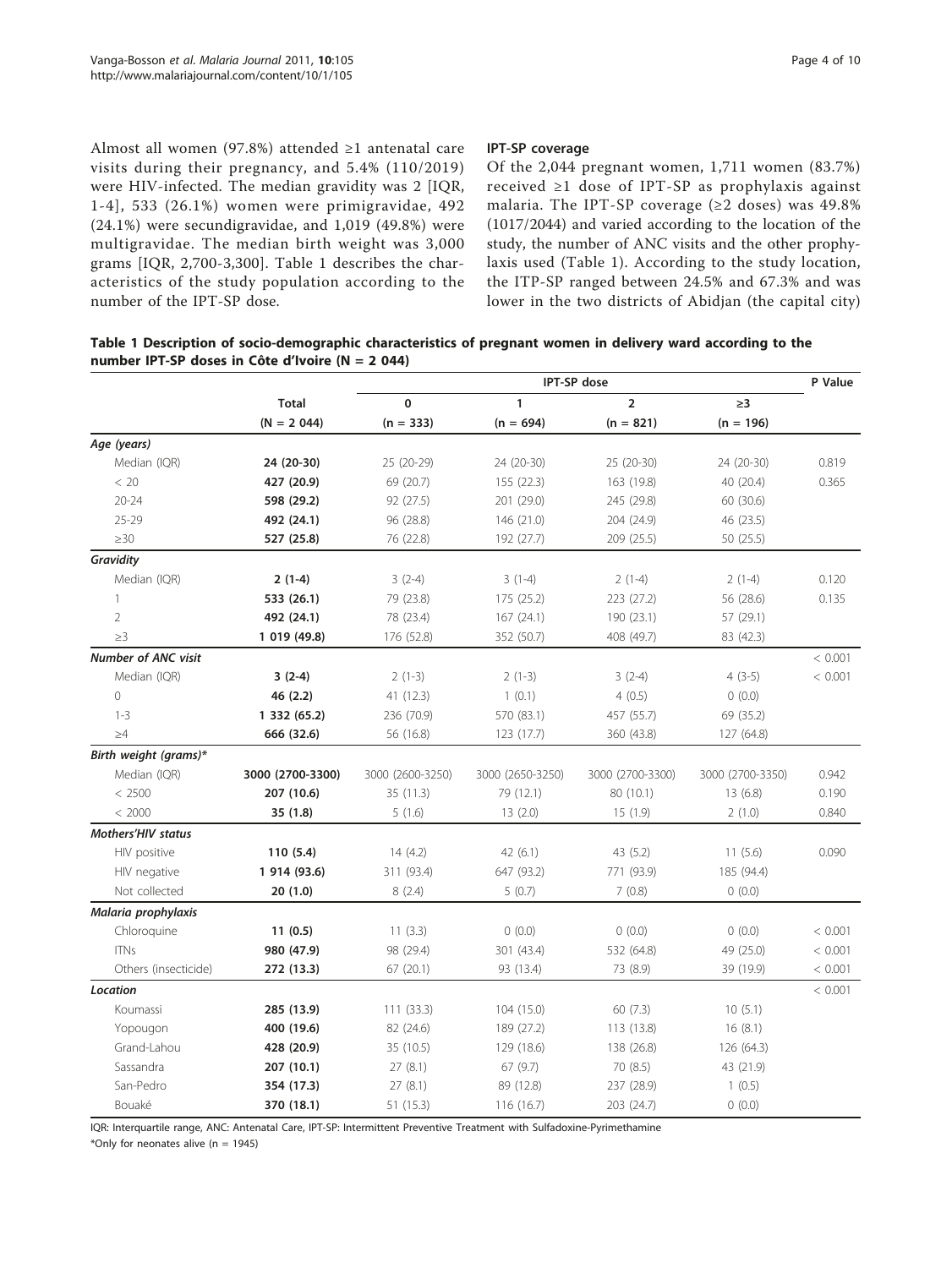compared to the four other sites (29.1% vs. 60.2%;  $p <$ 0.0001). ITP-SP coverage varied significantly according to the number of ANC visits (39.5% for 1-3 ANC visits vs. 73.1% for ≥4 ANC visits;  $p$  < 0.0001). No differences were found according to age, gravidity and mother's HIV status (Table [1](#page-3-0)).

#### Maternal malaria parasitaemia

Plasmodium falciparum was detected in the peripheral cord blood of 19 women (0.9%) with a median parasitaemia of 164/μl [IQR, 112-540] and in the placenta of 99 women (4.8%) with a median parasitaemia of 780/μl [IQR, 176-3800] (Table 2). Among the 19 mothers with peripheral malaria parasitaemia, six (31.6%) did not receive IPT-SP, seven (36.8%) received one dose and six  $(31.6\%)$  received ≥two doses. Among those with placental malaria parasitaemia (n = 99), 39 (39.4%) did not receive IPT-SP, 31 (31.3%) received one dose of IPT-SP and 29 (29.3%) received  $\ge$  two doses.

The factors associated with placental malaria parasitaemia in multivariable analysis were: the non-use of IPT-SP or ITNs during pregnancy, primigravidity, and antenatal care in Grand-Lahou or Sassandra (Table [3](#page-5-0)). A dose effect was found for the association between IPT-SP and placental malaria parasitaemia. The adjusted odds ratios (aORs) were 0.18 (95% CI, 0.10-0.32) for women who received ≥2 doses IPT-SP and 0.32 (95% CI, 0.19-0.55) for those who received one dose, as compared to women who did not receive IPT-SP. Maternal

When performing this analysis by dividing the variable of "IPT-SP" into four categories (none, one, two or  $\geq 3$ doses), there was a beneficial effect of a third dose: one dose (aOR = 0.32; 95% CI: 0.19-0.56), two doses (aOR = 0.21 95% CI: 0.12-0.39), and three doses (aOR =  $0.12$ 95% CI: 0.05-0.31), as compared to women who never received IPT-SP.

#### Congenital malaria parasitaemia

Blood samples were collected two hours after birth from 85 live neonates born to mothers with placental malaria parasitaemia. The presence of P. falciparum was detected among four neonates (4.7%; 95% CI, 1.3- 11.6%): two mothers did not receive IPT-SP, one received one dose and one mother (25.0%) received  $\geq 2$ doses. The median parasitaemia value was 186/μl [IQR, 120-514]. All the mothers of infected babies were primigravidae, and none was infected with HIV. The median age of mothers whose infants had congenital malaria was lower than that of mothers whose children did not have congenital malaria (17 years vs. 22 years,  $p =$ 0.048).

#### Low birth weight

Overall, 207 neonates (10.6%) out of 1945 had LBW (< 2,500 grams) and 35 (1.8%) had very low birth weight (< 2,000 grams) (Figure [1\)](#page-6-0). The prevalence of LBW was

| Table 2 Prevalence of malaria in pregnant women in antenatal care ( $N = 2044$ ) |  |  |  |  |
|----------------------------------------------------------------------------------|--|--|--|--|
|                                                                                  |  |  |  |  |

|                                | <b>Total</b><br>$(N = 2 044)$ | 0<br>$(n = 333)$ | 1<br>$(n = 694)$ | 2<br>$(n = 821)$ | $\geq$ 3<br>$(n = 196)$ | P value |
|--------------------------------|-------------------------------|------------------|------------------|------------------|-------------------------|---------|
| <b>Mothers</b>                 |                               |                  |                  |                  |                         |         |
| Peripheral cord blood positive |                               |                  |                  |                  |                         |         |
| Rapid Malaria test (ACON®)     | 21(1.0)                       | 6(1.8)           | 8(1.2)           | 6(0.7)           | 1(0.5)                  | 0.358   |
| 95% Confidence interval        | $[0.64 - 1.57]$               | $[0.66 - 3.88]$  | $[0.50 - 2.26]$  | $[0.27 - 1.58]$  | $[0.00 - 2.81]$         |         |
| Blood smears                   | 19(0.9)                       | 6(1.8)           | 7(1.0)           | 6(0.7)           | 0(0.0)                  | 0.564   |
| 95% Confidence interval        | $[0.56 - 1.44]$               | $[0.66 - 3.88]$  | $[0.41 - 2.07]$  | $[0.27 - 1.58]$  | $[0.00 - 1.86]$         |         |
| Placental blood positives      |                               |                  |                  |                  |                         |         |
| Rapid Malaria test (ACON®)     | 109(5.3)                      | 39 (11.7)        | 34 (4.9)         | 27(3.3)          | 9(4.6)                  | < 0.001 |
| 95% Confidence interval        | $[4.40 - 6.40]$               | $[8.46 - 15.66]$ | $[3.42 - 6.78]$  | $[2.18 - 4.75]$  | $[2.12 - 8.54]$         |         |
| Blood smears                   | 99 (4.8)                      | 39 (11.7)        | 31(4.5)          | 23(2.8)          | 6(3.1)                  | 0.026   |
| 95% Confidence interval        | $[3.95 - 5.86]$               | $[8.46 - 15.66]$ | $[3.05 - 6.28]$  | $[1.78 - 4.17]$  | $[1.13 - 6.54]$         |         |
| <b>Neonates</b>                |                               |                  |                  |                  |                         |         |
| Number of available specimens* | 85                            | 35               | 26               | 19               | 5                       |         |
| Peripheral blood positives     | 4(4.7)                        | 2(5.7)           | 1(3.8)           | 1(5.3)           | 0(0.0)                  | 1.00    |
| 95 % Confidence interval       | $[1.30 - 11.61]$              | $[0.70 - 19.16]$ | $[0.10 - 19.64]$ | $[0.13 - 26.03]$ | $[0.00 - 52.18]$        |         |

\* From mothers with placenta blood positive

ε One missing observation

IQR: Interquartile range

IPT-SP: Intermittent Preventive Treatment with Sulfadoxine-Pyrimethamine

ITNs: insecticide-treated mosquito nets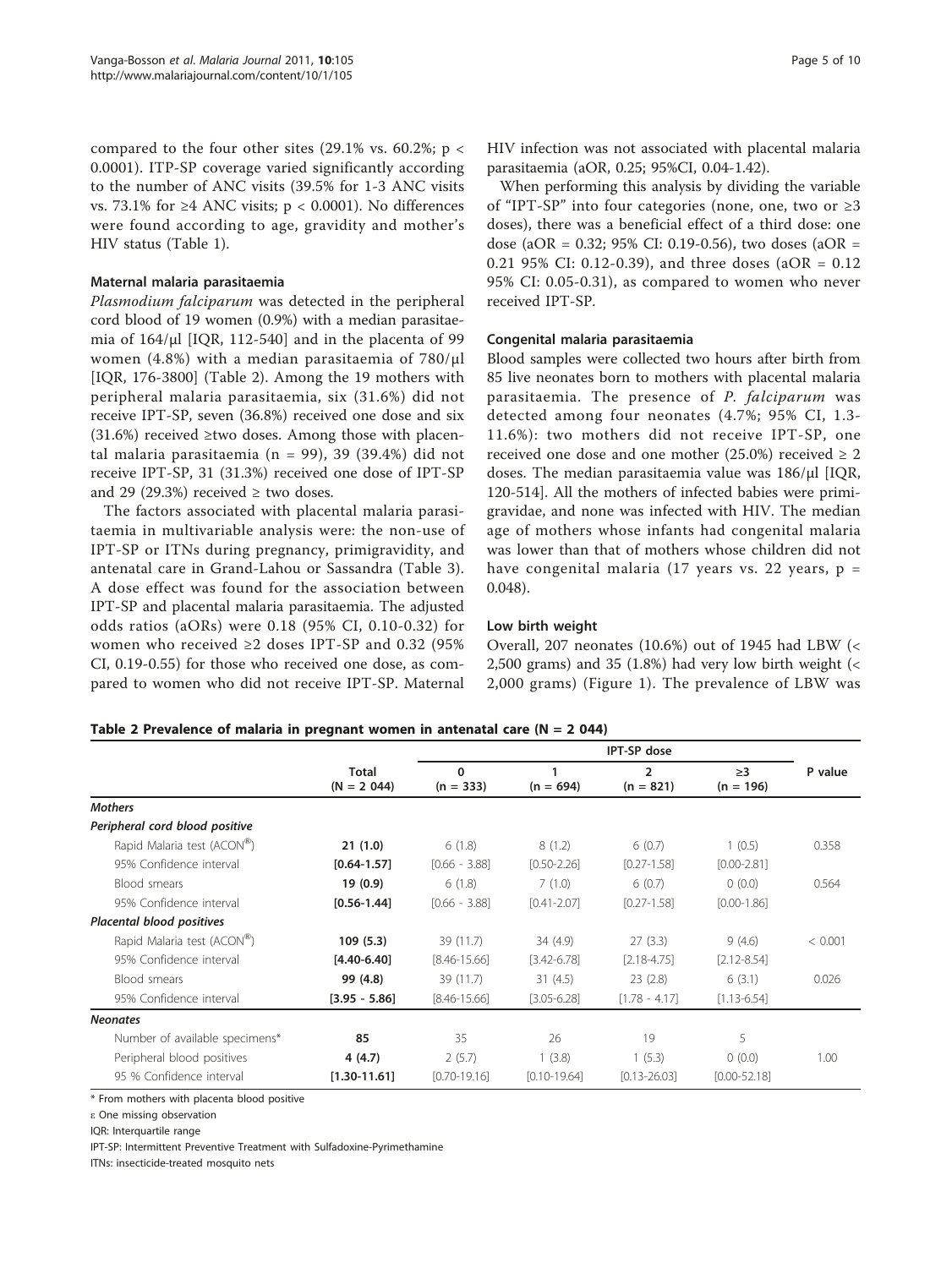|                            | Placental malaria   |                       |                | Univariate analysis      |                          | Multivariate analysis ( $N = 2044$ ) |                          |         |  |
|----------------------------|---------------------|-----------------------|----------------|--------------------------|--------------------------|--------------------------------------|--------------------------|---------|--|
|                            | $(+)$<br>$(n = 99)$ | $(-)$<br>$(n = 1945)$ | OR             | 95% CI                   | P value                  | <b>AOR</b>                           | 95% CI                   | P value |  |
| Age (years)                |                     |                       |                |                          |                          |                                      |                          |         |  |
| < 20                       | 30 (30.3)           | 397 (20.4)            | $\overline{1}$ |                          | $\sim$                   | $\mathbf{1}$                         |                          |         |  |
| $20 - 24$                  | 35 (35.3)           | 563 (29.0)            | 0.82           | $[0.50 - 1.36]$          | 0.448                    | 1.39                                 | $[0.78 - 2.47]$          | 0.261   |  |
| $25 - 29$                  | 17(17.2)            | 475 (24.4)            | 0.47           | $[0.26 - 0.87]$          | 0.016                    | 1.10                                 | $[0.49 - 2.48]$          | 0.812   |  |
| $\geq 30$                  | 17 (17.2)           | 510 (26.2)            | 0.44           | $[0.24 - 0.81]$          | 0.008                    | 1.29                                 | $[0.53 - 3.13]$          | 0.574   |  |
| Gravidity                  |                     |                       |                |                          |                          |                                      |                          |         |  |
|                            | 45 (45.5)           | 488 (25.1)            | 2.67           | $[1.69 - 4.22]$          | < 0.001                  | 2.96                                 | $[1.45 - 6.04]$          | 0.003   |  |
| $\overline{2}$             | 20(20.2)            | 472 (24.3)            | 1.23           | $[0.70 - 2.15]$          | 0.475                    | 1.18                                 | $[0.59 - 2.33]$          | 0.637   |  |
| $\geq$ 3                   | 34 (34.3)           | 985 (50.6)            | $\overline{1}$ |                          |                          | $\mathbf{1}$                         | $\overline{\phantom{a}}$ |         |  |
| Location                   |                     |                       |                |                          |                          |                                      |                          |         |  |
| Koumassi                   | 9(9.1)              | 276 (14.2)            | $\mathbf{1}$   | $\overline{\phantom{a}}$ | $\overline{\phantom{a}}$ | $\mathbf{1}$                         |                          |         |  |
| Yopougon                   | 13(13.1)            | 387 (19.9)            | 1.03           | $[0.43 - 2.44]$          | 0.946                    | 1.43                                 | $[0.59 - 3.47]$          | 0.427   |  |
| Grand Lahou                | 25 (25.2)           | 403 (20.7)            | 1.90           | $[1.87 - 4.14]$          | 0.105                    | 3.01                                 | $[1.31 - 6.92]$          | 0.009   |  |
| Sassandra                  | 28 (28.3)           | 179 (9.2)             | 4.80           | $[2.21 - 10.40]$         | < 0.001                  | 8.54                                 | $[3.76 - 19.41]$         | < 0.001 |  |
| San Pedro                  | 8(8.1)              | 346 (17.8)            | 0.71           | $[0.27 - 1.86]$          | 0.485                    | 1.99                                 | $[0.70 - 5.65]$          | 0.198   |  |
| Bouaké                     | 16 (16.2)           | 354 (18.2)            | 1.39           | $[0.60 - 3.18]$          | 0.442                    | 2.31                                 | $[0.98 - 5.47]$          | 0.056   |  |
| <b>Mothers' HIV status</b> |                     |                       |                |                          |                          |                                      |                          |         |  |
| HIV positive               | 3(3.0)              | 107(5.5)              | 0.11           | $[0.02 - 0.55]$          | 0.01                     | 0.25                                 | $[0.04 - 1.42]$          | 0.119   |  |
| HIV negative               | 92 (92.9)           | 1 822 (93.7)          | 0.20           | $[0.07 - 0.62]$          | 0.01                     | 0.39                                 | $[0.11 - 1.38]$          | 0.144   |  |
| Not collected              | 4(4.1)              | 16(0.8)               | $\overline{1}$ |                          |                          | $\mathbf{1}$                         |                          |         |  |
| Use of IPT-SP              |                     |                       |                |                          |                          |                                      |                          |         |  |
| Yes $(≥2$ doses)           | 29 (29.3)           | 988 (50.8)            | 0.22           | $[0.13 - 0.36]$          | < 0.001                  | 0.18                                 | $[0.10 - 0.32]$          | < 0.001 |  |
| Yes (1 dose)               | 31 (31.3)           | 663 (34.1)            | 0.35           | $[0.21 - 0.58]$          | < 0.001                  | 0.32                                 | $[0.19 - 0.55]$          | < 0.001 |  |
| <b>No</b>                  | 39 (39.4)           | 294 (15.1)            | $\overline{1}$ |                          |                          | $\mathbf{1}$                         |                          |         |  |
| <b>ITNs</b>                |                     |                       |                |                          |                          |                                      |                          |         |  |
| Yes                        | 23 (23.2)           | 957 (49.2)            | 0.31           | $[0.19 - 0.50]$          | < 0.001                  | 0.47                                 | $[0.27 - 0.82]$          | 0.008   |  |
| <b>No</b>                  | 76 (76.8)           | 988 (50.8)            | $\overline{1}$ |                          |                          | $\mathbf{1}$                         |                          |         |  |

<span id="page-5-0"></span>Table 3 Factors associated with placental malaria: logistic regression model ( $N = 2044$ )

significantly higher among primigravidae (17.5%) than among secundigravidae (9.3%) and multigravidae (7.7%) mothers ( $p = 0.001$ ). The prevalence of LBW was also significantly higher among babies born to women with placental malaria parasitaemia (22.2%) compared to those born to women without placental malaria parasitaemia (10.1%) ( $p < 0.001$ ).

Figure [1](#page-6-0) presents the proportion of neonates with birth weights  $\langle 2,500 \rangle$  grams and  $\langle 2,000 \rangle$  grams by maternal HIV and placental malaria status. The prevalence of LBW among neonates born to HIV-uninfected and malaria-infected women (23.3%) was higher than among those born to HIV- and malaria-uninfected women (10.0%) and those born to HIV-infected and malaria-uninfected women  $(10.9%)$  ( $p = 0.001$ ).

The factors associated with LBW in multivariable analysis were mother's age of 20-24 years ( $aOR = 0.55$ ; 95%) CI, 0.36-0.85), primigravidity (aOR = 2.09; 95% CI, 1.27- 3.43), and placental malaria parasitaemia (aOR =  $2.28$ ; 95%CI, 1.32-3.93) (Table [4](#page-7-0)). Factors not associated with LBW included maternal HIV infection ( $aOR = 0.95$ ; 95% CI, 0.18-5.06).

#### **Discussion**

In this study, which was conducted in six antenatal care facilities in Côte d'Ivoire, the coverage of IPT-SP was evaluated among 2,044 women giving birth and their newborns. Overall, only half (49.8%) of the pregnant women received a complete dose of IPT-SP ( $\geq 2$  doses). The prevalence of placental malaria in mothers was estimated at 4.8% and the prevalence of congenital parasitaemia was 4.7% among infants born to mothers with placental malaria parasitaemia. Factors that protected the mothers from placental malaria parasitaemia were the use of IPT-SP or ITNs during pregnancy and multigravidity. The proportion of babies with LBW was 10.6%, with a larger proportion among babies born to women with placental malaria parasitaemia (22.2%) than among those born to women without placental malaria parasitaemia (10.1%).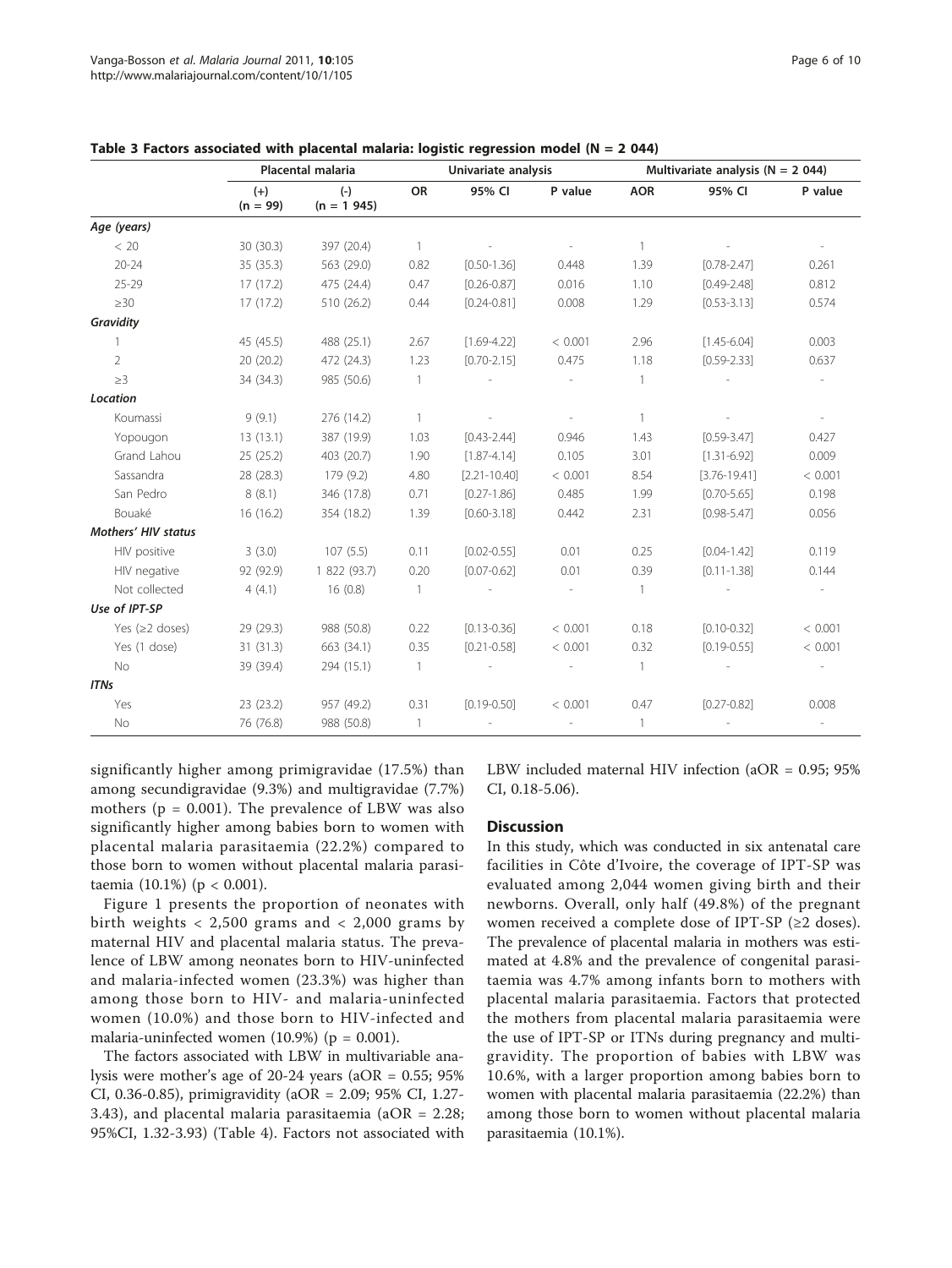<span id="page-6-0"></span>

Five years after Côte d'Ivoire adopted and implemented the 2004 WHO recommendations for the control of malaria in pregnancies throughout sub-Saharan Africa, the prevalence of placental malaria parasitaemia was lower in this study (4.8%) than those reported in recent African studies in which this prevalence ranged from 10.6% to 20.5% [[3,6](#page-8-0)[,15](#page-9-0)]. Comparison between these studies was difficult. However, several explanations may explain this difference. First, the study site locations were different in the two studies. The previous studies were generally conducted in rural areas [[3,6](#page-8-0),[15](#page-9-0)] while this study was conducted in six urban and semi-urban areas. Second, the characteristics of study population were different. For example, the proportion of primigravidae was higher in the African studies (ranging from 32.7% to 56.2%) [\[3,6](#page-8-0)[,15](#page-9-0)] while it was 26.1% in this study. Third, the proportion of ITNs use was different; it ranged between 8% and 30% in the previous study, but it was 48% in this study.

This study clearly showed a dose-effect relation between IPT-SP use and placental malaria, although the possible influence of selection biases cannot be excluded because this study is an observational study. Indeed, a 82% reduction in placental malaria was found among women who took ≧2 doses of IPT-SP, and a 68% reduction were found among women who took one dose, compared to women who did not receive any IPT-SP. Only a few studies have also demonstrated this dose-effect relation [[16-18\]](#page-9-0); most of them having focused on the effectiveness of IPT-SP in preventing placental malaria parasitaemia in comparison with placebo [[19\]](#page-9-0) or weekly chloroquine chemoprophylaxis [[20,21\]](#page-9-0). However, IPT-SP coverage in Africa is generally much lower than the 80% target coverage by 2010, as proposed in 2000 in Abuja [[1,](#page-8-0)[22\]](#page-9-0). In 2007-2008, the percentage of women who received at least two doses of IPT-SP during pregnancy ranged from 3% to 66% [\[1](#page-8-0)]. In this study, only 49.8% of pregnant women took complete dose (≥two doses). In recent African studies, the coverage of IPT-SP ranged from 12.5% to 58.8% [[15](#page-9-0),[17,18](#page-9-0)]. The operational challenges to delivering  $\geq 2$ doses of IPT-SP during pregnancy include staff shortages, poor drug supplies, poor access to antenatal care, and improper health worker practices [[23-25\]](#page-9-0). In this study, only half of the women (53.0%) attended antenatal care visits at least three times. A similar observation was found in other African studies in which this proportion ranged from 45.8% to 58.7% [\[3](#page-8-0),[4](#page-8-0),[15\]](#page-9-0). Therefore, strategies, such as free antenatal care, training health care workers, or providing IPT-SP free of charge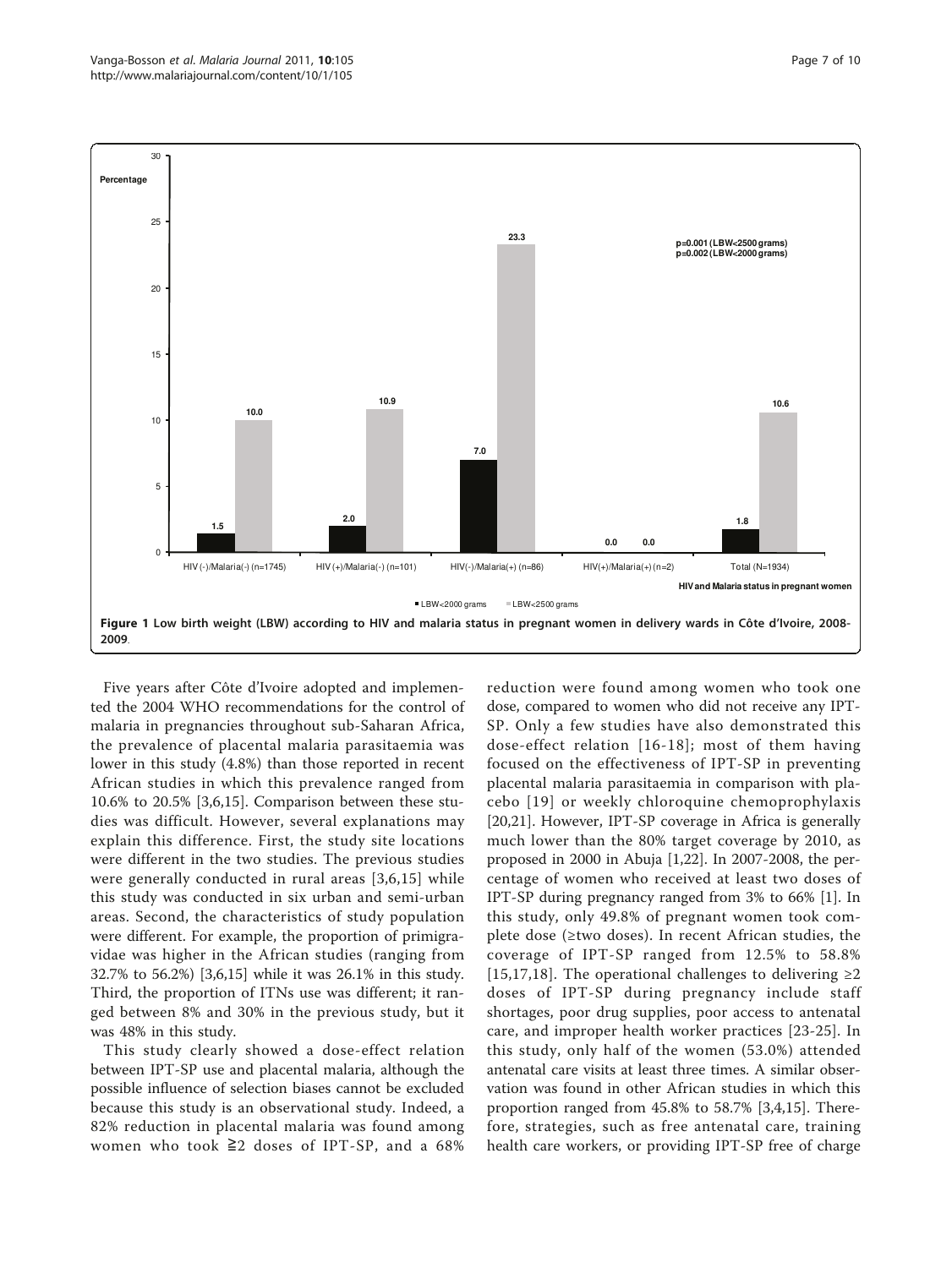|                             | Low birth weight (grams) |              | Univariate analysis  |             | Multivariate analysis<br>$(N = 1938)$ |                 |                          | Multivariate analysis<br>$(N = 1938)$ |                 |                          |
|-----------------------------|--------------------------|--------------|----------------------|-------------|---------------------------------------|-----------------|--------------------------|---------------------------------------|-----------------|--------------------------|
|                             | $< 2500 (n = 207)$       | <b>OR</b>    | 95% CI               | P value AOR |                                       | 95% CI          | P value                  | <b>AOR</b>                            | 95% CI          | P value                  |
| Age (years)                 |                          |              |                      |             |                                       |                 |                          |                                       |                 |                          |
| $<$ 20 (n = 407)            | 76 (18.7)                | -1           |                      |             | $\mathbf{1}$                          |                 | Ĭ.                       | 1                                     |                 |                          |
| $20-24$ (n = 575)           | 49 (8.5)                 | 0.40         | $[0.28 - 0.60]$      | < 0.001     | 0.55                                  | $[0.36 - 0.85]$ | 0.006                    | 0.58                                  | $[0.38 - 0.89]$ | 0.012                    |
| $25-29$ (n = 469)           | 44 (9.4)                 | 0.45         | $[0.30 - 0.67]$      | < 0.001     | 0.79                                  | $[0.47 - 1.34]$ | 0.392                    | 0.83                                  | $[0.49 - 1.40]$ | 0.486                    |
| $>$ = 30 (n = 494)          | 38(7.7)                  | 0.36         | $[0.24 - 0.55]$      | < 0.001     | 0.67                                  | $[0.37 - 1.22]$ | 0.192                    | 0.71                                  | $[0.39 - 1.29]$ | 0.265                    |
| Gravidity                   |                          |              |                      |             |                                       |                 |                          |                                       |                 |                          |
| 1 (n = $509$ )              | 89 (17.5)                |              | 2.55 [1.83-3.55]     | < 0.001     | 2.09                                  | $[1.27 - 3.43]$ | 0.004                    | 2.30                                  | $[1.40 - 3.79]$ | 0.001                    |
| 2 ( $n = 471$ )             | 44 (9.3)                 | 1.24         | $[0.84 - 1.83]$      | 0.279       | 1.21                                  | $[0.77 - 1.92]$ | 0.407                    | 1.25                                  | $[0.79 - 1.98]$ | 0.332                    |
| $>$ = 3 (n = 965)           | 74 (7.7)                 | $\mathbf{1}$ |                      |             | $\mathbf{1}$                          |                 | $\overline{\phantom{a}}$ | $\mathbf{1}$                          |                 | $\overline{\phantom{a}}$ |
| Location                    |                          |              |                      |             |                                       |                 |                          |                                       |                 |                          |
| Koumassi ( $n = 268$ )      | 21(7.8)                  | -1           |                      |             | 1                                     |                 |                          | 1                                     |                 |                          |
| Yopougon ( $n = 388$ )      | 50 (12.9)                | 1.74         | $[1.02 - 2.97]$      | 0.043       | 1.80                                  | $[1.03 - 3.06]$ | 0.037                    | 1.81                                  | $[1.05 - 3.14]$ | 0.033                    |
| Grand Lahou ( $n = 394$ )   | 38 (9.6)                 | 1.25         | $[0.72 - 2.19]$      | 0.423       | 1.14                                  | $[0.64 - 2.02]$ | 0.649                    | 1.32                                  | $[0.73 - 2.39]$ | 0.348                    |
| Sassandra ( $n = 187$ )     | 23 (12.3)                | 1.65         | $[0.88 - 3.08]$      | 0.116       | 1.46                                  | $[0.77 - 2.77]$ | 0.244                    | 1.79                                  | $[0.94 - 3.41]$ | 0.077                    |
| San Pedro ( $n = 347$ )     | 42 (12.1)                |              | 1.62 [0.93-2.81]     | 0.086       | 1.58                                  | $[0.90 - 2.77]$ | 0.109                    | 1.79                                  | $[1.00 - 3.22]$ | 0.049                    |
| Bouaké ( $n = 361$ )        | 33(9.1)                  |              | 1.18 [0.67-2.10]     | 0.564       | 1.10                                  | $[0.61 - 1.97]$ | 0.754                    | 1.21                                  | $[0.66 - 2.19]$ | 0.534                    |
| <b>Mothers' HIV status</b>  |                          |              |                      |             |                                       |                 |                          |                                       |                 |                          |
| HIV positive ( $n = 103$ )  | 11(10.7)                 |              | $0.66$ $[0.13-3.36]$ | 0.615       | 0.95                                  | $[0.18 - 5.06]$ | 0.949                    | 0.86                                  | $[0.16 - 4.64]$ | 0.858                    |
| HIV negative ( $n = 1829$ ) | 194 (10.6)               |              | $0.65$ $[0.14-2.10]$ | 0.581       | 0.80                                  | $[0.17 - 3.81]$ | 0.781                    | 0.74                                  | $[0.15 - 3.57]$ | 0.709                    |
| Not collected ( $n = 13$ )  | 2(15.4)                  | $\mathbf{1}$ |                      |             | $\overline{1}$                        |                 |                          | $\mathbf{1}$                          |                 | $\overline{\phantom{a}}$ |
| Malaria status              |                          |              |                      |             |                                       |                 |                          |                                       |                 |                          |
| Positive ( $n = 90$ )       | 20(22.2)                 | 2.55         | $[1.52 - 4.28]$      | < 0.001     | 2.28                                  | $[1.32 - 3.93]$ | 0.003                    |                                       |                 |                          |
| Negative ( $n = 1855$ )     | 187 (10.1)               | $\mathbf{1}$ |                      |             | $\overline{1}$                        |                 |                          |                                       |                 |                          |
| Sexe                        |                          |              |                      |             |                                       |                 |                          |                                       |                 |                          |
| Male ( $n = 986$ )          | 102 (10.3)               |              |                      |             | $\mathbf{1}$                          |                 |                          | 1                                     |                 |                          |
| Female ( $n = 952$ )        | 103 (10.8)               | 1.05         | $[0.79 - 1.40]$      | 0.734       | 1.02                                  | $[0.76 - 1.38]$ | 0.872                    | 1.0                                   | $[0.75 - 1.35]$ | 0.985                    |
| Not mentionned ( $n = 7$ )  | 2(28.6)                  |              |                      |             |                                       |                 |                          |                                       |                 |                          |
| Use of IPT-SP               |                          |              |                      |             |                                       |                 |                          |                                       |                 |                          |
| No $(n = 310)$              | 35 (11.3)                | -1           |                      |             |                                       |                 |                          | 1                                     |                 |                          |
| 1 dose ( $n = 652$ )        | 79 (12.1)                | 1.08         | $[0.71 - 1.65]$      | 0.711       |                                       |                 |                          | 0.98                                  | $[0.63 - 1.53]$ | 0.935                    |
| $>$ = 2 doses (n = 983)     | 93 (9.5)                 | 0.82         | $[0.54 - 1.24]$      | 0.348       |                                       |                 | L.                       | 0.71                                  | $[0.46 - 1.12]$ | 0.146                    |

<span id="page-7-0"></span>Table 4 Factors associated with low birth weight: logistic regression model ( $N = 1$  945)

AOR: Adjusted odds ratio; OR: Odds ratio, 95% CI: 95% Confidence interval

IPT-SP: Intermittent Preventive Treatment with Sulfadoxine-Pyrimethamine

and directly observed treatment (DOT), must be implemented or must be encouraged in most African countries to increase the access to antenatal care and IPT-SP use as well as other prophylactic methods such as ITNs. Additional qualitative studies consisting of in-depth interviews of women as well as health care workers should be conducted to determine the existing obstacles to complete IPT-SP coverage.

In this study, the prevalence of congenital malaria was 4.7% among children born to mothers with placental malaria parasitaemia, and all the cases of congenital malaria occurred among adolescent and primigravidae women. A possible explanation for these results is that the immunity women acquire from a first pregnancy affected with malaria helps control the subsequent

parasitization of the placenta [[26](#page-9-0),[27](#page-9-0)]. Generally, the prevalence of congenital malaria in a holoendemic area is globally below 2% and is estimated among all children without regard to their mother's status [[28-30\]](#page-9-0). In this study, infants with congenital malaria were not further followed to observe if they developed symptoms of malaria. In one study conducted in Nigeria, among the 95 neonates with congenital malaria, spontaneous clearance of parasitaemia occurred in 62.1% of neonates before the second day of life and 33.7% were symptomatic within three days of birth [[29\]](#page-9-0).

The overall prevalence of LBW was 10.6%, with almost twice as many low-weight babies born to women with placental malaria parasitaemia (22.2%) compared to malaria-uninfected women (10.1%). These findings are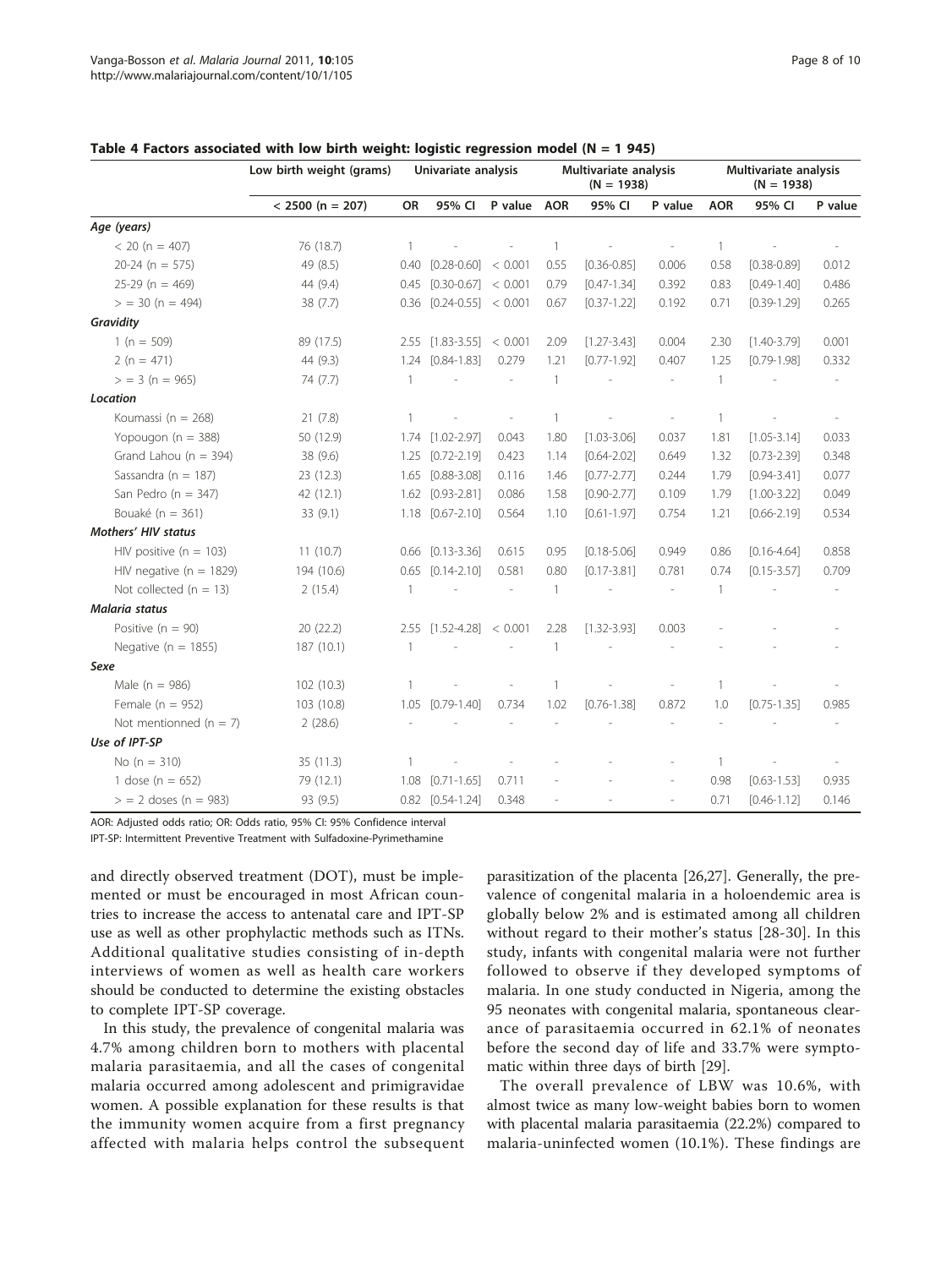<span id="page-8-0"></span>consistent with previous studies that report LBW prevalence rates range from 12.4% to 17.3% [6,[15](#page-9-0),[20\]](#page-9-0) and define placental malaria parasitaemia as a predictor of LBW [5,7,[31\]](#page-9-0). In this study, IPT-SP was not associated with a reduction in LBW; however, some studies had highlighted an association [[17,18](#page-9-0),[32](#page-9-0)]. A comparison between this study and others is difficult to make because the gestational age of women when first dosed of IPT-SP was given was not collected in this study as well as other factors that could explain the occurrence of LBW.

The main strengths of this study were the enrollment of women in six different districts of Côte d'Ivoire, the large sample size, and the assessment of malaria parasitaemia in both mothers and neonates. This study also had several limitations. First, the selected health facilities are only representative of all PMTCT facilities, but may not be representative of all delivery facilities across Côte d'Ivoire. The impact of this limitation was reduced by selecting centers in different regions in Côte d'Ivoire. In addition, the coverage estimates must be interpreted as the best-case scenario because only urban and semiurban centers were included. Second, because malaria transmission is endemic throughout the entire region in Côte d'Ivoire and because the transmission season lasts 7 to 12 months in all of the regions, based on this study, there is no clear evidence that explains the high prevalence of placental malaria in the coastal sites in comparison to other sites (except for their geographical location). Finally, measurements of the CD4 counts were not performed for the HIV-infected women. The impact of the immune status on the LBW was, therefore, not evaluated.

Additional studies are needed to evaluate the impact of increasing resistance to SP [1] and should also focus on the pharmacokinetics of IPT-SP to determine the optimal dosing interval for pregnant women [\[33\]](#page-9-0).

In conclusion, international and national advocacy and investments in malaria control have increased substantially in recent years, and there is convincing evidence that, with currently available methods, malaria could shift from a major public health priority to a fairly minor burden for already over-stretched health systems. National health programmes should continue to educate women on the benefits of receiving antenatal care early in their pregnancies and of taking a complete course of IPT-SP. Despite relatively successful IPT-SP coverage in Côte d'Ivoire, substantial commitments on the part of national authorities are urgently required for such public health campaigns. Strategies such as providing IPT-SP free of charge and DOT should be immediately established.

#### Acknowledgements

Caroline Sloan was a fellow of Institute of International Education Fulbright and worked in Côte d'Ivoire within PACCI programme from June 2009 to July 2010. This study was conjunctly supported by PACCI programme, the CeDRes Laboratory and the UFR des Sciences Pharmaceutiques et Biologiques, Abidjan, Côte d'Ivoire.

#### Author details

<sup>1</sup>UFR des Sciences Pharmaceutiques et Biologiques, Abidjan, Côte d'Ivoire.<br><sup>2</sup>Programme RAC CL Abidian, Côte d'Ivoire. <sup>3</sup>Institut de Santé Publique. Programme PAC-CI, Abidjan, Côte d'Ivoire. <sup>3</sup>Institut de Santé Publique, Epidémiologie et Développement (ISPED), Université Victor Segalen Bordeaux 2, Bordeaux, France. <sup>4</sup> Centre INSERM U897, Université Victor Segalen Bordeaux 2, Bordeaux, France. <sup>5</sup>Service des Maladies Infectieuses et Tropicales, CHU de Treichville. <sup>6</sup>Service de Gynécologie Obstétrique CHU de Cocody, Abidjan, Côte d'Ivoire. <sup>7</sup>CeDReS, Centre Hospitalier Universitaire Treichville, Abidjan, Côte d'Ivoire.

#### Authors' contributions

HAV, PC, HM and DKE conceived of the study, and participated in its design and coordination. PC and DKE performed the statistical analysis. SK participated at the design of the study and its coordination. CS, PC, HAV, HM, SPE and DKE drafted the manuscript. All authors read and approved the final manuscript.

#### Competing interests

The authors declare that they have no competing interests.

Received: 10 December 2010 Accepted: 29 April 2011 Published: 29 April 2011

#### References

- World Health Organization: World Malaria Report 2009.[\[http://whqlibdoc.](http://whqlibdoc.who.int/publications/2009/9789241563901_eng.pdf) [who.int/publications/2009/9789241563901\\_eng.pdf\]](http://whqlibdoc.who.int/publications/2009/9789241563901_eng.pdf), Accessed 21 March 2011.
- 2. World Health Organization: A strategic framework for malaria prevention and control during pregnancy in the African region. Brazzaville; 2004 [[http://www.cdc.gov/malaria/pdf/strategic\\_framework\\_mip\\_04.pdf](http://www.cdc.gov/malaria/pdf/strategic_framework_mip_04.pdf)], Accessed 21 March 2011.
- 3. Gies S, Coulibaly SO, Ouattara FT, Ky C, Brabin BJ, D'Alessandro U: [A](http://www.ncbi.nlm.nih.gov/pubmed/18801158?dopt=Abstract) [community effectiveness trial of strategies promoting intermittent](http://www.ncbi.nlm.nih.gov/pubmed/18801158?dopt=Abstract) [preventive treatment with sulphadoxine-pyrimethamine in pregnant](http://www.ncbi.nlm.nih.gov/pubmed/18801158?dopt=Abstract) [women in rural Burkina Faso.](http://www.ncbi.nlm.nih.gov/pubmed/18801158?dopt=Abstract) Malar J 2008, 7:180.
- 4. Mockenhaupt FP, Bedu-Addo G, von Gaertner C, Boye R, Fricke K, Hannibal I, Karakaya F, Schaller M, Ulmen U, Acquah PA, Dietz E, Eggelte TA, Bienzle U: [Detection and clinical manifestation of placental malaria in](http://www.ncbi.nlm.nih.gov/pubmed/17166266?dopt=Abstract) [southern Ghana.](http://www.ncbi.nlm.nih.gov/pubmed/17166266?dopt=Abstract) Malar J 2006, 5:119.
- 5. Newman PM, Wanzira H, Tumwine G, Arinaitwe E, Waldman S, Achan J, Havlir D, Rosenthal PJ, Dorsey G, Clark TD, Cohan D: [Placental malaria](http://www.ncbi.nlm.nih.gov/pubmed/19912657?dopt=Abstract) [among HIV-infected and uninfected women receiving anti-folates in a](http://www.ncbi.nlm.nih.gov/pubmed/19912657?dopt=Abstract) [high transmission area of Uganda.](http://www.ncbi.nlm.nih.gov/pubmed/19912657?dopt=Abstract) Malar J 2009, 8:254.
- 6. Tiono AB, Ouedraogo A, Bougouma EC, Diarra A, Konate AT, Nebie I, Sirima SB: [Placental malaria and low birth weight in pregnant women](http://www.ncbi.nlm.nih.gov/pubmed/19811649?dopt=Abstract) [living in a rural area of Burkina Faso following the use of three](http://www.ncbi.nlm.nih.gov/pubmed/19811649?dopt=Abstract) [preventive treatment regimens.](http://www.ncbi.nlm.nih.gov/pubmed/19811649?dopt=Abstract) Malar J 2009, 8:224
- 7. Menendez C, Ordi J, Ismail MR, Ventura PJ, Aponte JJ, Kahigwa E, Font F, Alonso PL: [The impact of placental malaria on gestational age and birth](http://www.ncbi.nlm.nih.gov/pubmed/10823776?dopt=Abstract) [weight.](http://www.ncbi.nlm.nih.gov/pubmed/10823776?dopt=Abstract) J Infect Dis 2000, 181:1740-1745.
- 8. Steketee RW, Nahlen BL, Parise ME, Menendez C: [The burden of malaria in](http://www.ncbi.nlm.nih.gov/pubmed/11425175?dopt=Abstract) [pregnancy in malaria-endemic areas.](http://www.ncbi.nlm.nih.gov/pubmed/11425175?dopt=Abstract) Am J Trop Med Hyg 2001, 64:28-35.
- 9. Sullivan AD, Nyirenda T, Cullinan T, Taylor T, Harlow SD, James SA, Meshnick SR: [Malaria infection during pregnancy: intrauterine growth](http://www.ncbi.nlm.nih.gov/pubmed/10228088?dopt=Abstract) [retardation and preterm delivery in Malawi.](http://www.ncbi.nlm.nih.gov/pubmed/10228088?dopt=Abstract) J Infect Dis 1999, 179:1580-1583.
- 10. Menendez C, Fleming AF, Alonso PL: [Malaria-related anaemia.](http://www.ncbi.nlm.nih.gov/pubmed/11063857?dopt=Abstract) Parasitol Today 2000, 16:469-476.
- 11. Garner P, Gulmezoglu AM: Drugs for preventing malaria in pregnant women. Cochrane Database Syst Rev 2006, CD000169.
- 12. Global strategic plan. Roll back malaria 2005-2010. [[http://www.](http://www.rollbackmalaria.org/forumV/docs/gsp_en.pdf) [rollbackmalaria.org/forumV/docs/gsp\\_en.pdf\]](http://www.rollbackmalaria.org/forumV/docs/gsp_en.pdf), Accessed 21 March 2011.